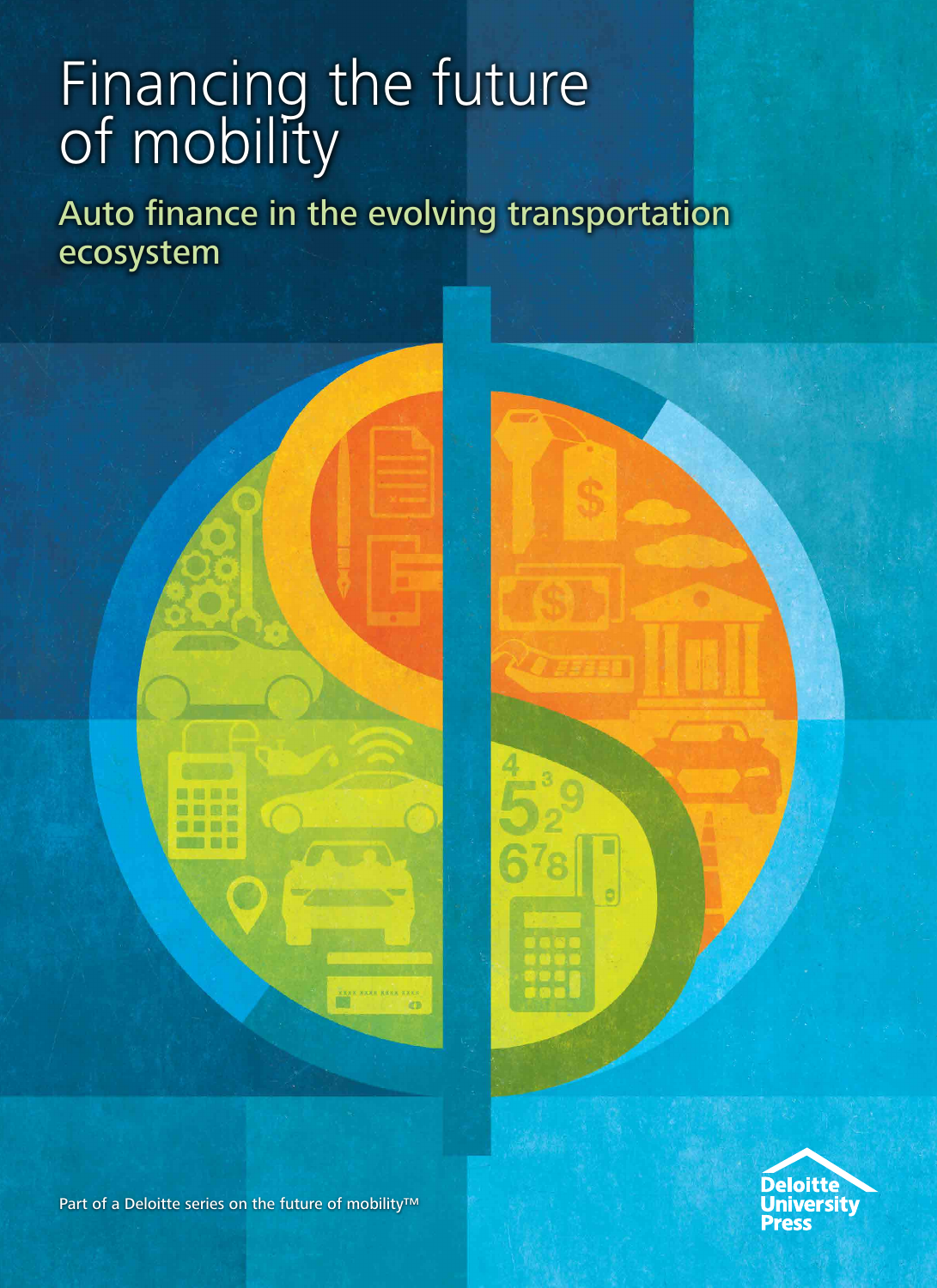The Deloitte US Firms provide industry-leading consulting, tax, advisory and audit services to many of the world's most admired brands, including 80 percent of the Fortune 500. Our people work across more than 20 industry sectors with one purpose: to deliver measurable, lasting results. Deloitte offers a suite of services to help clients tackle future of mobility-related challenges, including setting strategic direction, planning operating models, and implementing new operations and capabilities. Our wide array of expertise allows us to become a true partner throughout an organization's comprehensive, multidimensional journey of transformation.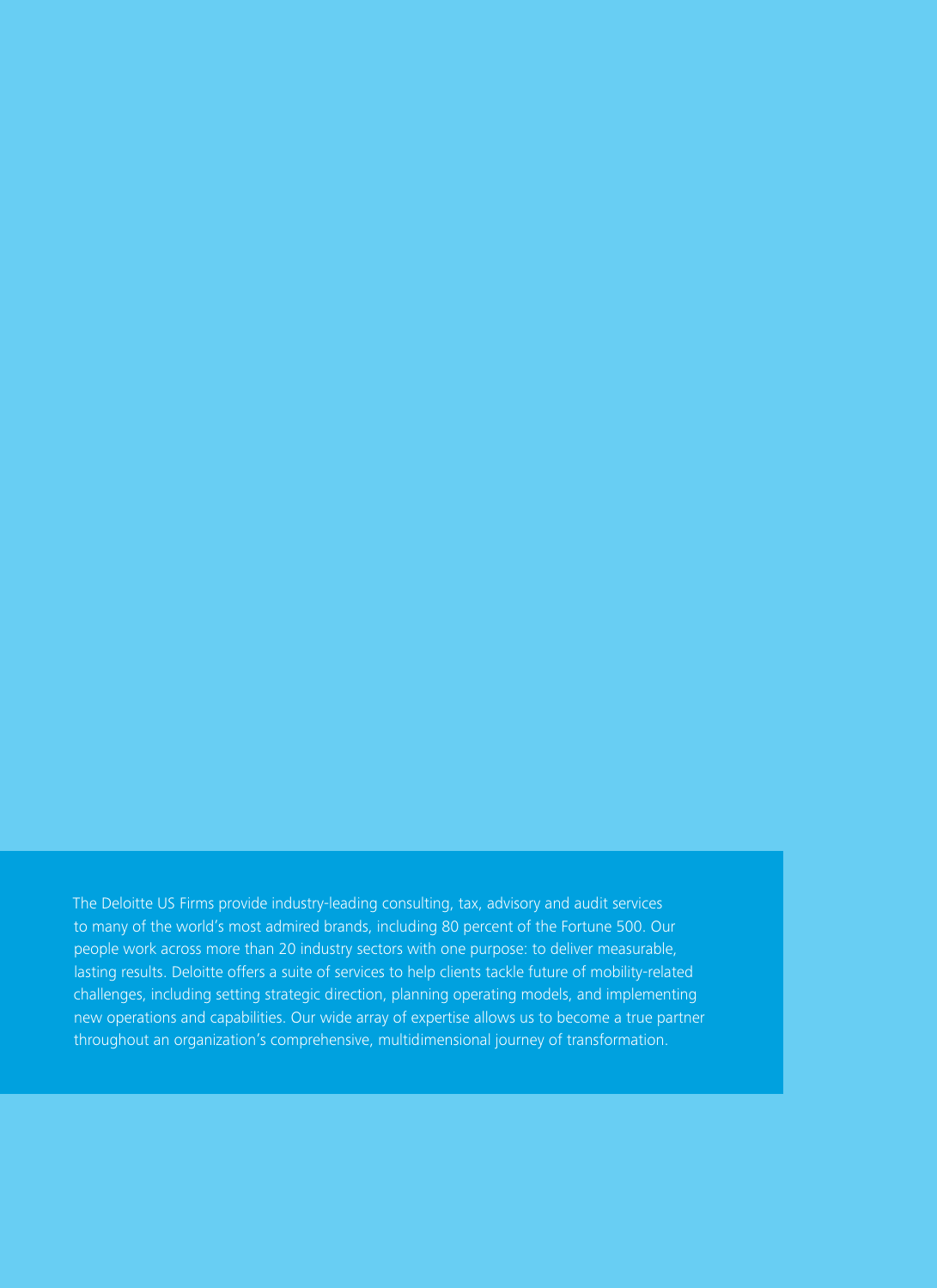## About the authors

**Cameron Krueger** is a managing director in Deloitte Services LP and leads the Automotive Captive Finance practice. He has spent most of his career focused on the financial services industry, concentrating on lending and leasing against hard assets, both consumer and commercial. His work includes transformational projects across the entire auto lending and leasing life cycle, helping clients build competitive advantage and improve the customer experience. Krueger has served on the board of the Equipment Leasing and Finance Association (ELFA) and the ELFA Executive Committee, Finance Committee, and Nomination Committee, as well as chaired the Operations and Technology Committee.

**Tiffany Johnston** is a principal in Deloitte Consulting LLP's Financial Services practice, specializing in banking and securities. She plays a key role in managing significant transformations for clients: merger integration, cost reduction, and navigating disruptions due to technology, regulatory, or market factors. Johnston currently leads Deloitte Consulting's Lending Center of Practice, which focuses on innovation and operational excellence in consumer and commercial lending.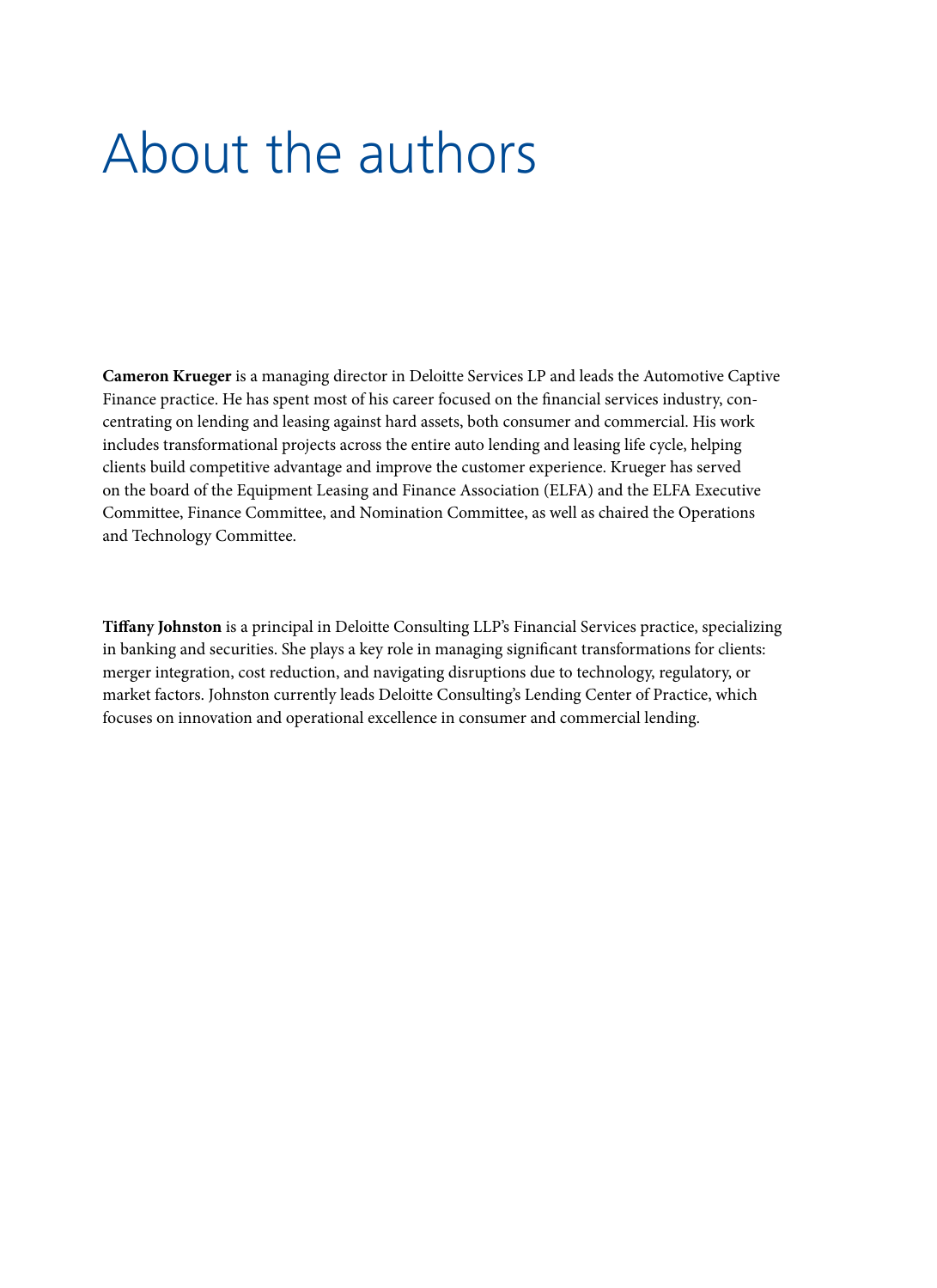## **Contents**

| Introduction   1                                   |
|----------------------------------------------------|
| The future of mobility $\vert$ 3                   |
| Auto finance in the future of mobility   5         |
| Preparing for the future of mobility $\parallel$ 8 |
| Emerging opportunities   12                        |
| Conclusion: New levels of engagement 13            |
| Endnotes   14                                      |
| Contacts   16                                      |
| Acknowledgements   17                              |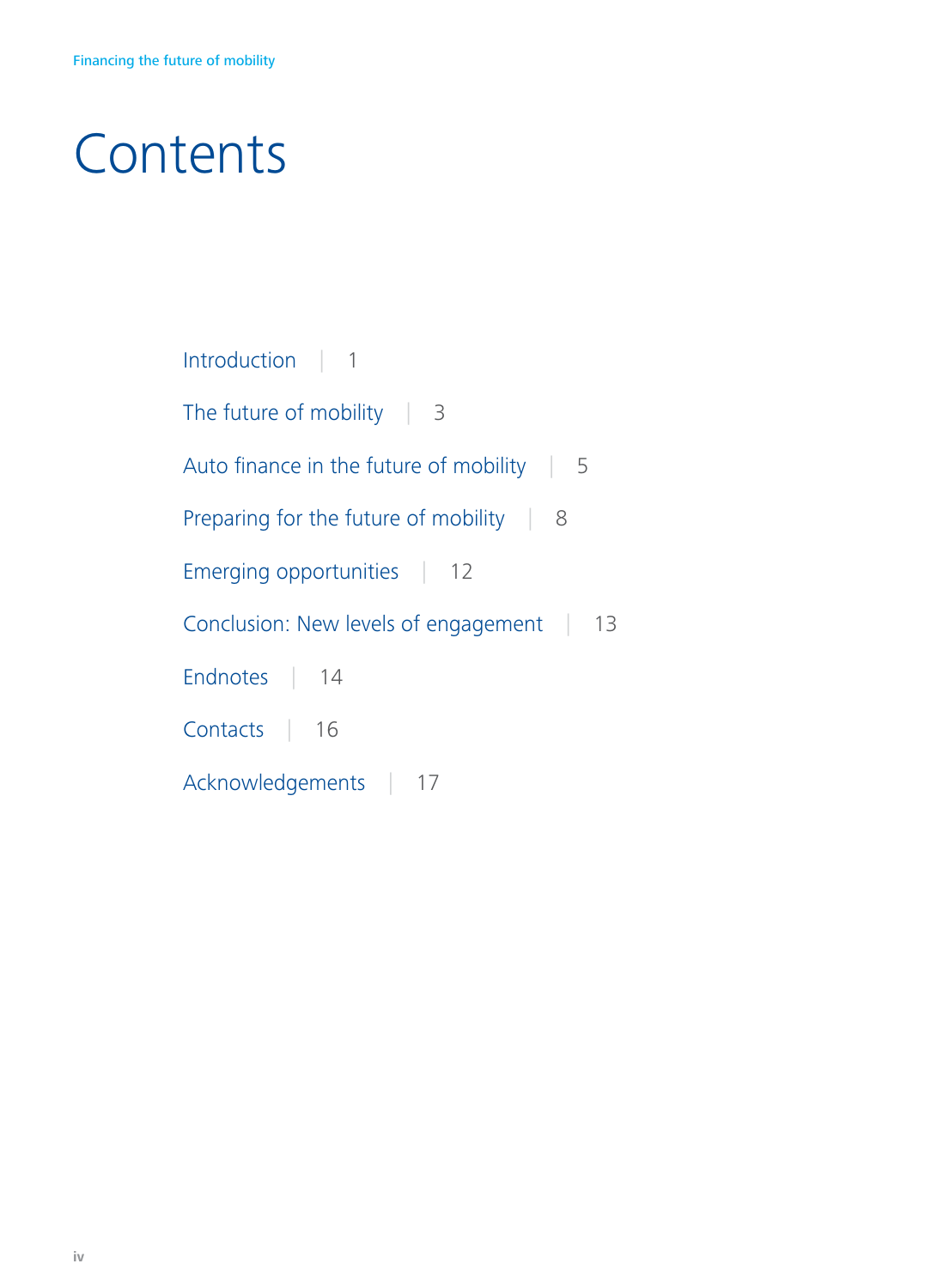### Introduction

**FEW** consumer-facing businesses are as dependent on well-functioning and widely available financing as the automotive industry.<sup>1</sup> Roughly \$500 billion in new loans and leases are originated annually, and 86 percent of new car purchases and 55 percent of used ones rely on borrowed money, with banks, captives, and fleet financiers all playing important roles (figure 1).2 Collectively, the US auto finance industry held roughly \$1 trillion in outstanding loans and leases in 2015, translating to nearly \$111 billion in revenue.<sup>3</sup>

The well-established role of auto finance will be deeply challenged in the coming years as the extended global automotive industry evolves into a new mobility ecosystem. A series of converging social and technological forces, from advanced powertrains to shifting consumer preferences and the emergence of autonomous vehicles, will reshape the way people and goods move about in the coming years. Most notably for auto financing, the rise of shared access to vehicles and drop in the number of consumer purchases could dramatically alter the number and size of loans—and who needs them.4 Customers will increasingly be businesses in addition to individual consumers, and overall loan volume—and its associated revenue—could decline dramatically in the long run.<sup>5</sup>

To thrive in the emerging mobility ecosystem, auto finance companies will need to rethink their traditional value chain, from sales





Source: Experian; IBISWorld; Deloitte analysis.

Graphic: Deloitte University Press | DUPress.com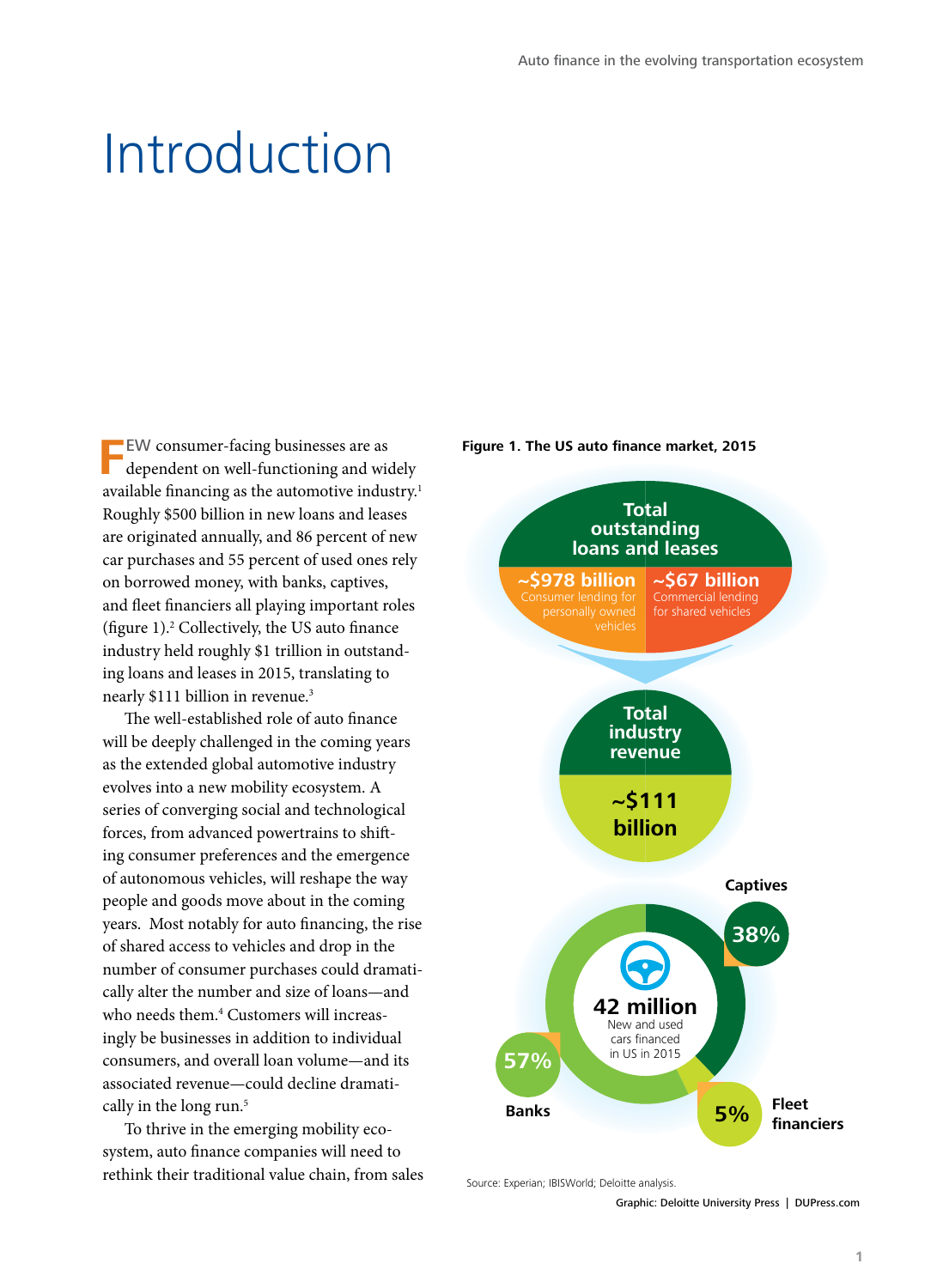A series of converging social and technological forces, from advanced powertrains to shifting consumer preferences and the emergence of autonomous vehicles, will reshape the way people and goods move about in the coming years.

and origination to servicing and asset disposition. The scope of the required transformation will vary across lenders. Large diversified banks may have many of the needed capabilities already; their challenge will be imparting knowledge across business units and managing the rebalancing of volume between consumer and commercial auto lending. By contrast, captives focused primarily on dealer-driven loans to individuals will need to explore developing new business models to serve tomorrow's larger pool of commercial borrowers.

For finance companies grappling with these changes, our hope is to share insights derived from our work on the future of mobility and to commence an ongoing dialogue around the evolution under way, its implications for incumbents and disrupters, and the sources of new value creation.6 In short, we seek to help key stakeholders explore "where to play" and "how to win" in the evolving mobility ecosystem. And we believe there are concrete steps auto financiers can take *today* to prepare for the future.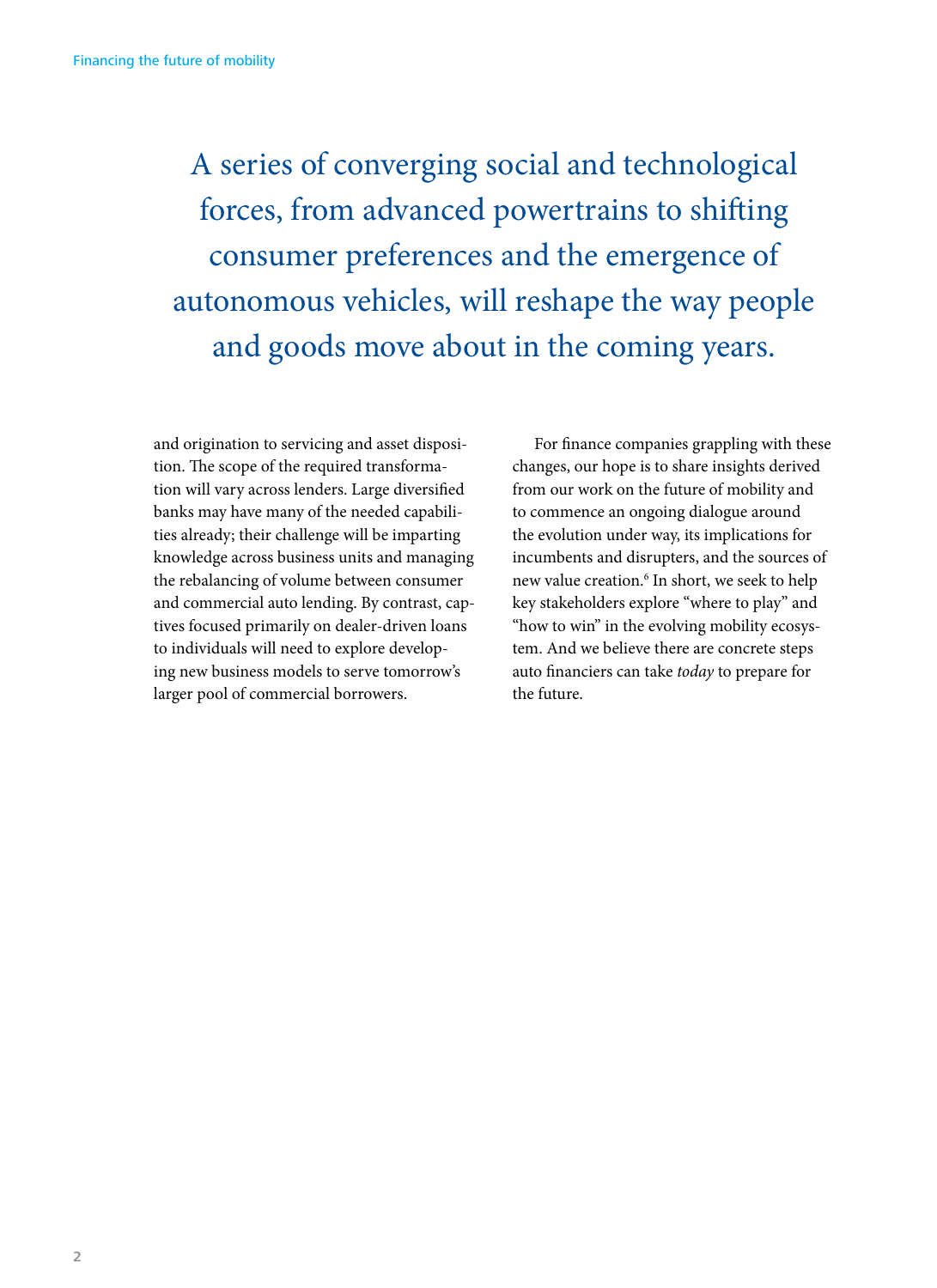# The future of mobility

THE way people and goods move about is on the cusp of a fundamental transformation.7 Advances in powertrains and materials, increasing vehicle connectivity, shifting consumer preferences, and the emergence and adoption of self-driving vehicles will ultimately give rise to a new mobility ecosystem. The

**Figure 2. The future states of mobility**

Extent to which autonomous vehicle

• Depends upon

as catalysts or deterrents—e.g., technology, regulation, social acceptance

will increasingly become "smart";

interface shifts toward greater machine control

pervasive:

contours of that ecosystem are likely to be determined by two key factors: the degree to which mobility is personally owned or shared, and whether vehicles remain in human control or are fully autonomous. The combination of those factors yields four potential future states of mobility (figure 2).



#### **Future states of mobility**

- Depends upon personal preferences and economics
- Higher degree of shared ownership increases system-wide asset efficiency

*\*Fully autonomous drive means that the vehicle's central processing unit has full responsibility for controlling its operation and is inherently different from the most advanced form of driver assist. It is demarcated in the figure above with a clear dividing line (an "equator").* Source: Deloitte Future of Mobility analysis.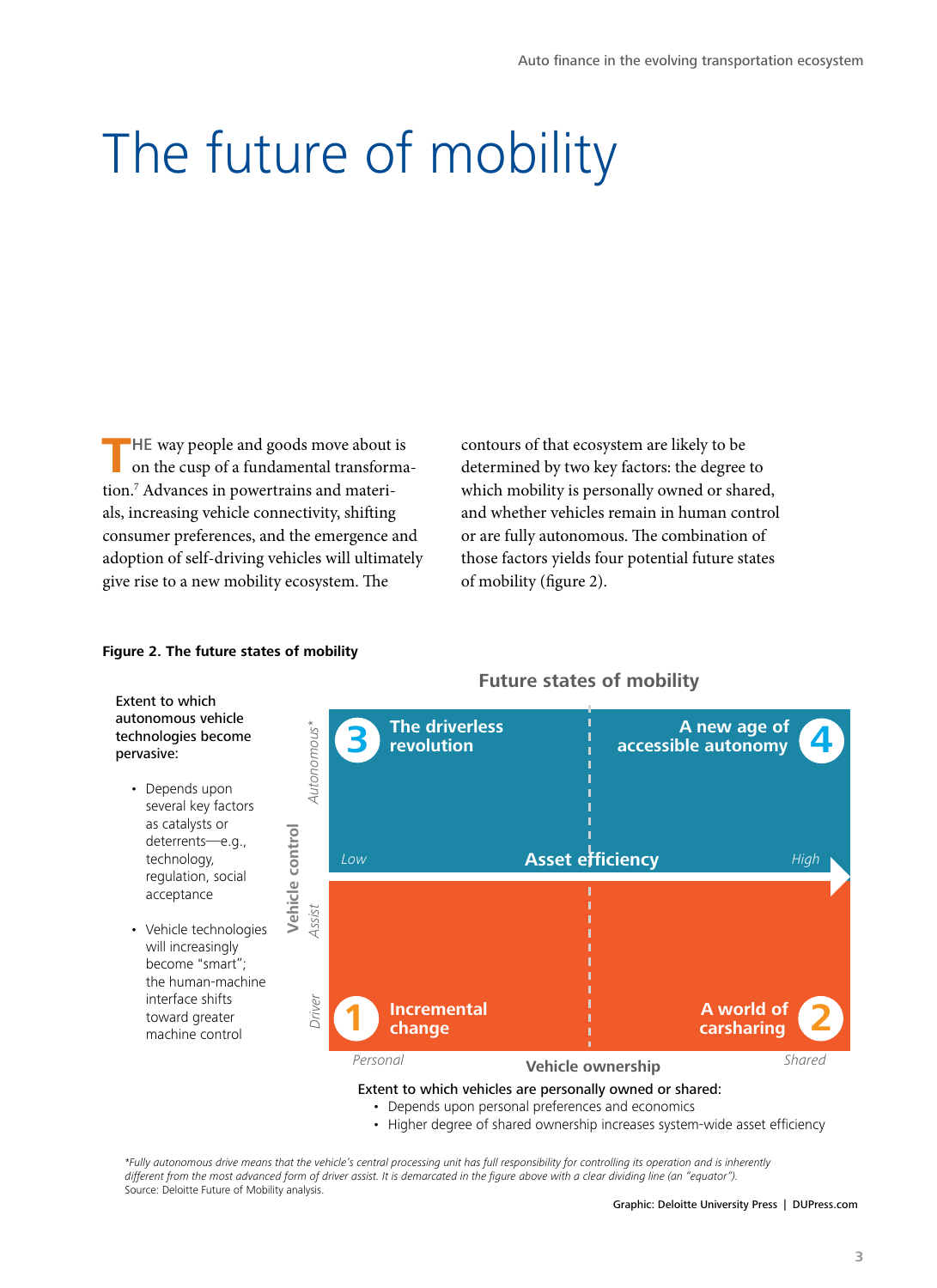- In *future state 1* (Incremental change), vehicles remain personally owned and driver-driven. Private ownership remains the norm, with consumers opting for the privacy, flexibility, security, and convenience that come with owning their own vehicles. Importantly, while incorporating driver-assist technologies, this vision assumes that fully autonomous drive won't become widely available anytime soon.
- *Future state 2* (A world of carsharing) anticipates continued growth of shared access to vehicles through taxis, limos, rental cars, ridesharing, and carsharing. Economic scale and increased competition drive the expansion of shared vehicle services into new geographic territories and more specialized customer segments. Here, passengers more heavily value the convenience of point-to-point transportation created through ridesharing and carsharing. Plus, the system offers options for non-drivers such as seniors, low-income families, and minors without licenses.
- In *future state 3* (The driverless revolution), autonomous drive technology proves to be viable, safe, convenient, and economical, yet private ownership continues to prevail. Individuals seek driverless functionality

for its safety and other potential benefits but continue to own cars for many of the same reasons they did before the advent of autonomous drive. They might invest in even more expensive vehicles as a new era of customization dawns and it becomes appealing to use vehicles tailored for specific occasions and circumstances.

• *Future state 4* (A new era of accessible autonomy) anticipates a convergence of both the autonomous and vehicle-sharing trends. In this future, mobility management companies offer a range of passenger experiences to meet widely varied needs at differentiated price points. The earliest, most avid adopters seem likely to be urban commuters, but as smart infrastructure and driver usage expand, fleets of autonomous shared vehicles could spread to densely populated suburbs and beyond.<sup>8</sup>

The transition from future state 1 will not happen uniformly or linearly. Because mobility needs vary with demography and geography, and because technology and social attitudes will progress unevenly, the four future states will likely exist in parallel for the foreseeable future. For stakeholders, that means preparing to operate in a much more complex, multifaceted mobility ecosystem for the foreseeable future.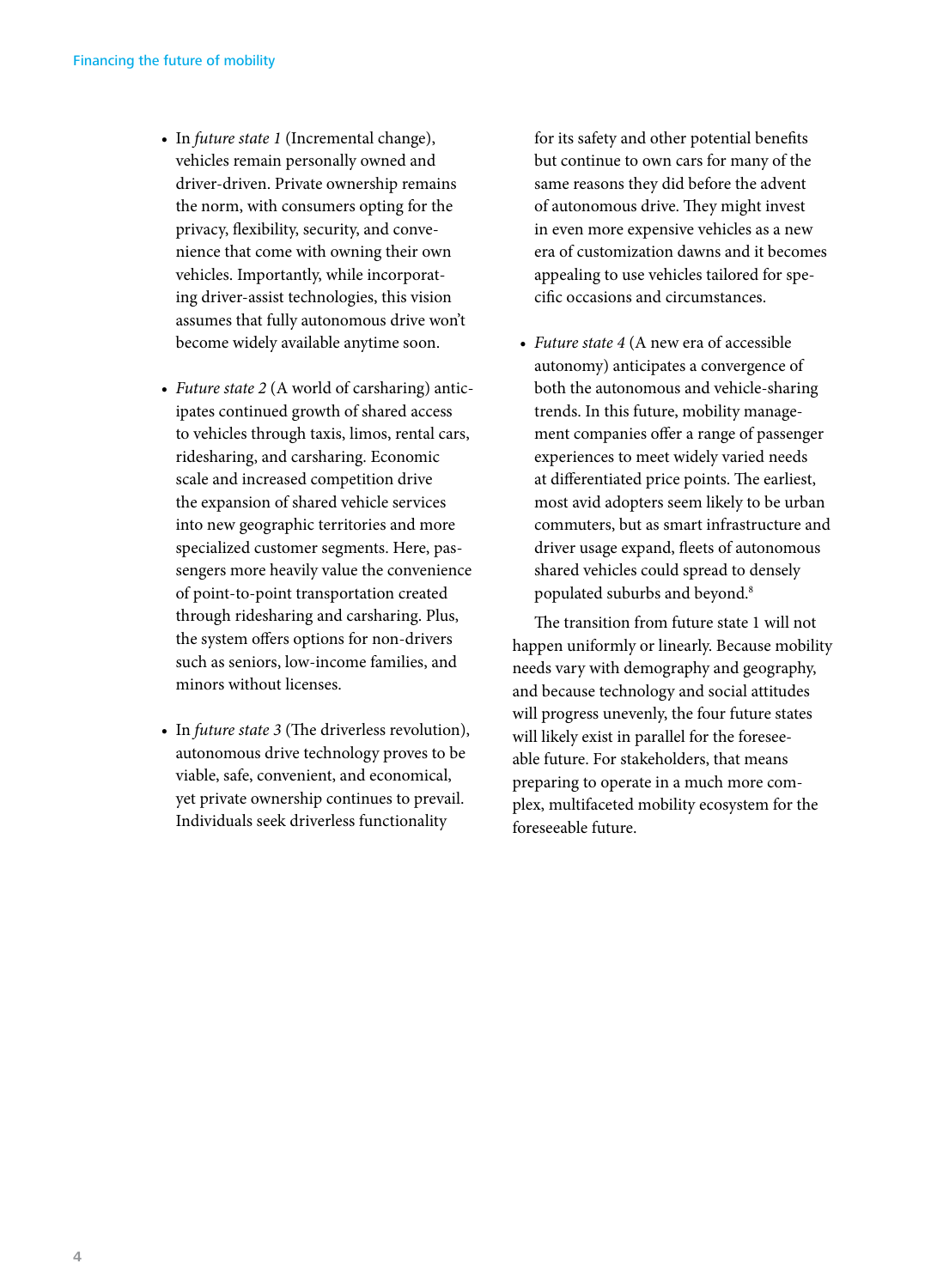# Auto finance in the future of mobility

**THE way auto finance will operate to serve customer needs in each future state will** vary as well (figure 3).<sup>9</sup> In some markets at some points in time, lenders will continue to make traditional loans and leases to individual consumers. But for other segments, the model looks very different, emphasizing businessto-business commercial lending with tighter margins and the possibility of much lower new vehicle and residual values.

### Personally owned vehicles (future states 1 and 3)

Future state 1 looks much like today's extended automotive industry and represents only an incremental change. Vehicles will be more intelligent, but they will remain personally owned and will likely continue to be sold through dealers. As a result, auto finance companies serving this part of the market will



#### **Figure 3. Auto finance in the future of mobility**

Note: Changes are relative to today's market. Source: Deloitte analysis.

Graphic: Deloitte University Press | DUPress.com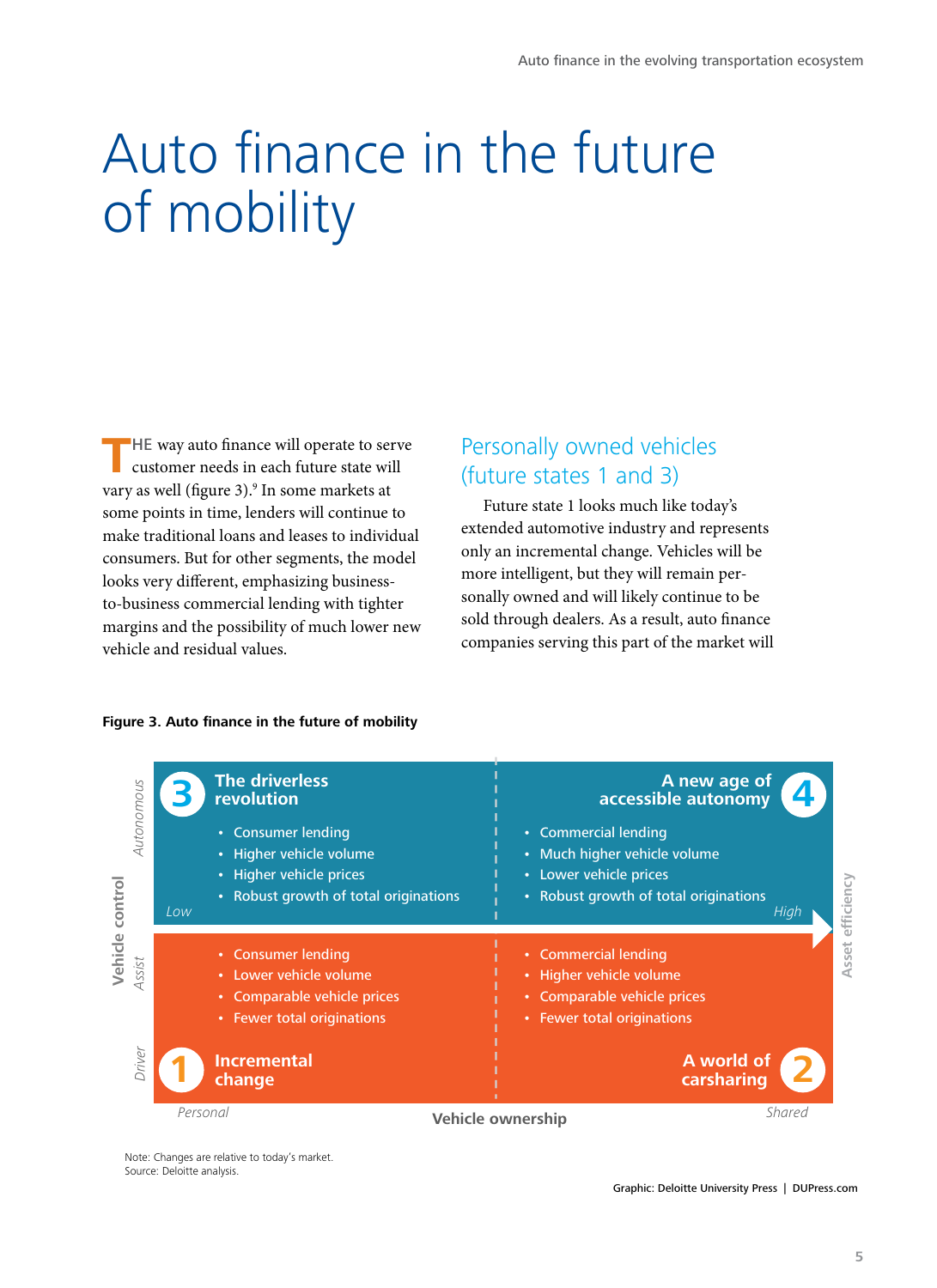see relatively little impact to their fundamental operating model—and only minor operational or go-to market changes required to compete. Financing will continue to be offered to individual customers. As long as dealers continue to stock inventory, floor plan lending will continue.

In future state 3, the emergence and adoption of driverless vehicles, individually owned and computer-operated, creates a driverless revolution. Without the need to accommodate a human driver, the car's cabin can become a space for work or leisure, highly custom-

ized to the individual consumer's needs.10 For those providing financing, the change may be less dramatic. Because automakers continue to sell or lease vehicles to individuals, much of the traditional financing model may remain in place. Individual loan size may increase if some two-car families downsize to one more efficient—but also more luxurious—autonomous car. (That said, higher sticker prices are unlikely to fully offset

Our analysis suggests that nearly 35 percent of the total auto finance market could ultimately be in commercial, versus consumer, transactions.

2) are already in place. Well-established fleet finance companies are serving the needs of taxi, limousine, and rental car fleets.<sup>12</sup> But a sea change occurs for auto finance in future state 4, as autonomous shared mobility becomes a reality. The finance model will be businessto-business, focused on fleet owners. Auto finance companies can provide funding not only for the purchase of autonomous fleets but for their maintenance and other shared vehicle infrastructure, such as fueling or recharging stations, insurance, and parking. A number of dealers, particularly national ones, may decide

> to transform their businesses to become the mobility management providers that will likely dominate future state 4, competing with fleet operators, ridesharing, and rental car companies.13 This could open up a sizable new frontier for auto finance companies. There will also be a need to accept and process payments related to services associated with shared mobility, including paying for the ride itself and any ancillary services (such as enter-

tainment) during the trip.

The challenges this shift poses for vehicle finance companies are significant. Shared autonomous vehicles, particularly in densely populated urban areas, are likely to be predominantly utilitarian. That means lower per-unit prices and residual values, so much so that auto lending may look more like "small ticket" financing for things such as commercial office equipment or lower-priced medical equipment—a space with a large number of established players that could challenge financiers. In addition, dealing with sophisticated commercial borrowers financing large volumes could mean tighter margins.

the decline in sales volume as many customers shift to shared mobility and reduce their level of personal car ownership. See discussion of shared mobility below.) Floor plan financing could also diminish as dealers shift from stockon-hand to build-to-order models focused on helping customers design more customized autonomous vehicles, particularly as those models become more modular.<sup>11</sup>

### Shared mobility (future states 2 and 4)

Many of the core elements of auto finance for shared, driver-driven vehicles (future state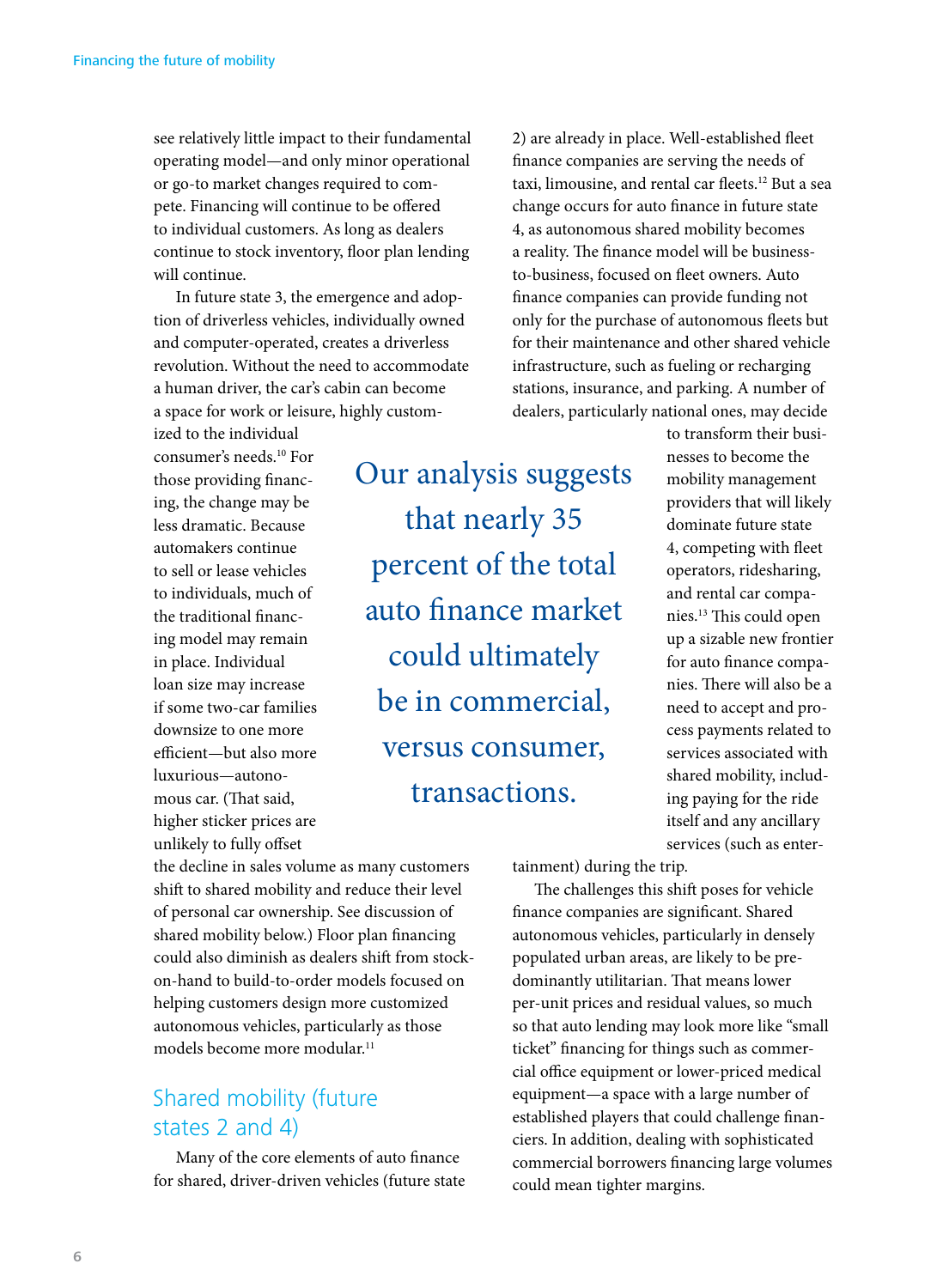To better understand the magnitude of the coming change, we used data on the current auto finance market and assumptions about how quickly and widely each of the future states will be adopted and the corresponding impact on vehicle sales, types, and values. From there, we derived forecasts of the size and types of vehicle financing that will be required in the future of mobility. While our estimates are preliminary and, we think, conservative, they suggest that the four future visions will combine to remake the auto finance landscape.

Today's market is primarily driven by individuals buying cars: It is a dealer-driven, pointof-sale, consumer-focused business (figure 4). But as people increasingly forgo purchasing a vehicle and opt instead to access on-demand mobility, the auto finance business will shift its focus toward providing financing for the commercial owners of shared vehicle fleets. Our analysis suggests that nearly 35 percent of the total auto finance market could ultimately be in commercial, versus consumer, transactions, and that the overall size of the market could shrink substantially from today's \$1 trillion—which means that a significant portion of auto financiers' \$110 billion in annual revenue could also be at risk.15

#### **THE USED CAR MARKET**

Dealers sold more than 38 million used cars in 2015, and 55 percent of those purchases relied on some form of financing,<sup>14</sup> but the changes brought about by the future of mobility will ultimately ripple through the used car market as well. As autonomous technology is adopted in more and more vehicles, there could arrive a tipping point at which the resale value of less advanced, driver-driven cars could drop precipitously. And if shared autonomous fleets are populated by inexpensive, utilitarian electric "pods" with limited service life, that could mean effectively zero used cars being generated in future state 4—a dramatic decline in supply. That said, more expensive personally owned autonomous vehicles could mean larger loans when they hit the used market.

Because the four future states will coexist, auto finance companies need to be prepared to serve a diverse range of customers who may be purchasing and consuming transportation in dramatically different ways—or to specialize and resize their business for a significantly smaller overall market.



#### **Figure 4. Estimated distribution of auto financing in the future of mobility16**

Note: Percentages may not sum to 100% due to rounding. Source: Deloitte preliminary analysis.

Graphic: Deloitte University Press | DUPress.com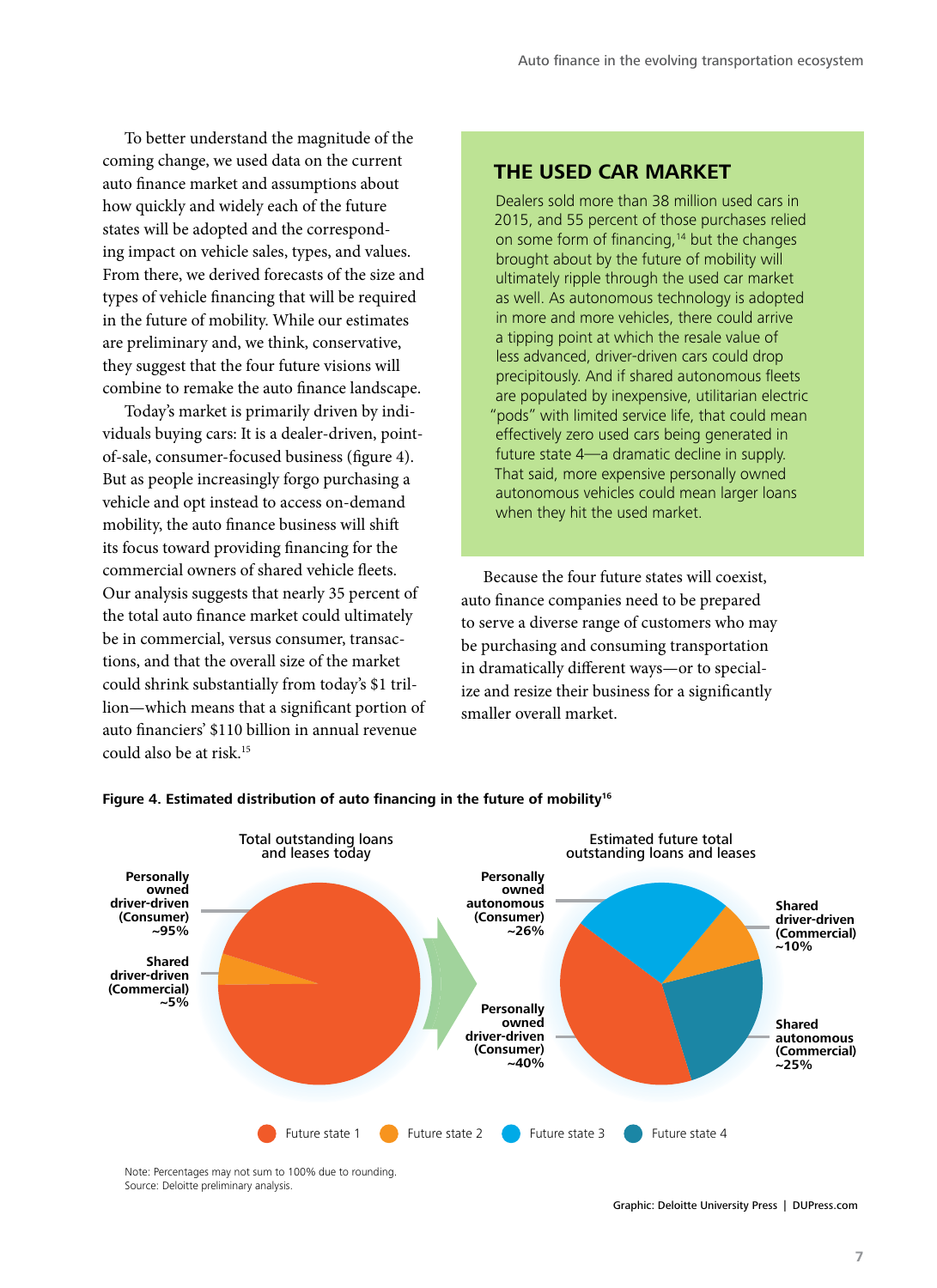# Preparing for the future of mobility

**F**OR all the turmoil, the fundamental steps of the auto finance value chain will remain in the future of mobility (figure 5). Loans and leases will still need to be originated, underwritten, and sold, and assets will need to be disposed of. And the financial services industry is large, sophisticated, and—with the emergence of marketplace lending and other disruptive trends—increasingly dynamic and innovative, which means that the financing products already or will soon exist to address the dramatic changes we anticipate in the

future of mobility. What is required to *execute* each one of those steps and to create those products will likely deviate significantly from the capabilities of many of today's auto finance players. Companies will need to: determine which segment or segments of the future mobility ecosystem they will seek to serve; evaluate their current operations, practices, and functional capabilities; and determine what new skills and resources they will need to compete successfully.



#### **Figure 5. Auto financing value chain and required capabilities**

Graphic: Deloitte University Press | DUPress.com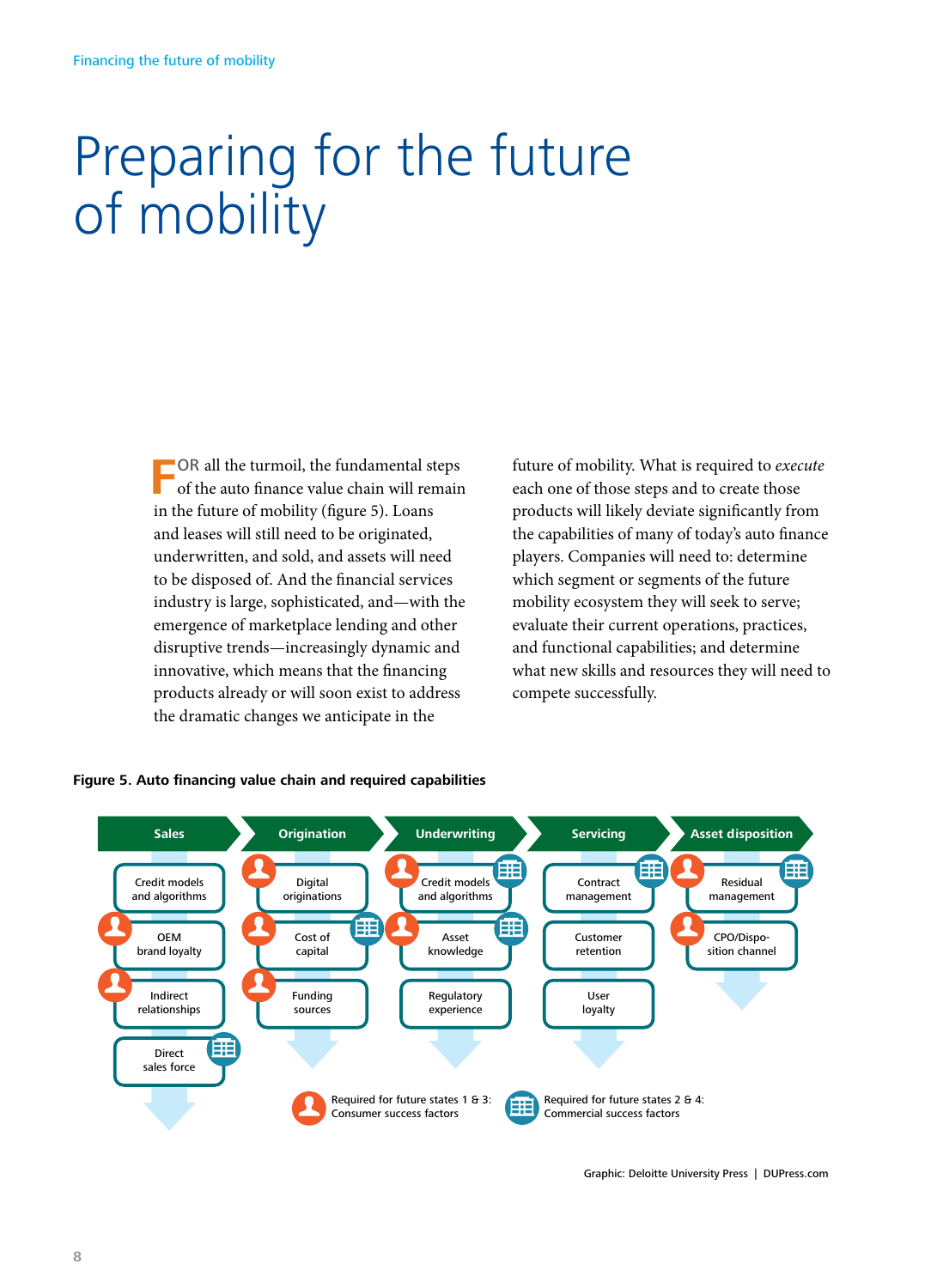The future of mobility for auto finance companies will be about rebalancing the business, dialing back capabilities and investment in consumer markets and ramping it up, along with associated capabilities, in commercial ones. That implies differing levels of effort for different auto finance players. For large diversified banks, it may "simply" be a matter of shifting business from one division (auto lending) to another (equipment lending). For captives heavily focused on consumer-based auto lending and leasing, the need for transformative change will be greater as they explore entirely new business models and capabilities as required for commercial finance.

#### Sales

The first step in the auto finance value chain is finding and connecting with customers who need to borrow money to make their purchase. Today, that primarily happens indirectly, via dealerships; roughly 80 percent of cars are financed via a dealer.17 Captives' relationships with dealers and OEMs are critical for access to customers and for loan/lease subvention.<sup>18</sup> Both indirect relationships and the ability to leverage customer loyalty to particular carmakers are unique sources of strength for captives, and they will continue to be important foundations of competitive advantage in the market for personally owned vehicles, whether driverdriven or autonomous, even as auto retailers adapt their own business models to the future of mobility.19

For shared vehicles in future states 2 and 4, the financing model is business-to-business and more closely approximates today's rental car fleet or equipment financing markets (such as construction, trucking, machinery, or office equipment). Sales are driven by individual relationships between the commercial customer and financier (typically a commercial bank, fleet finance company, or specialty lender). Unlike the dealer-centric approach to auto finance, this is frequently a "feet on the street" direct sales approach, with many financial institutions providing dedicated

sales managers to their larger business clients. Loyalty to the equipment maker plays only a modest role, although there is precedent for vertically integrated companies providing end-to-end offerings, supplying, financing, and servicing the product.20 This suggests an opportunity for captives, although it would require building new sales and relationship management capabilities and challenging incumbents that have a well-established model for equipment loans and leases.

### **Origination**

Historically, customers have rarely relished the process of initiating a loan, with its reams of paperwork and long wait times at the dealership. That's already beginning to change, as auto retailers look to adopt customer-centric omnichannel retail models<sup>21</sup> and new entrants, particularly from fintech, create a faster, simpler, and smoother lending experience.<sup>22</sup> By the time customers are purchasing their own autonomous vehicles in future state 3, the dealer interaction will likely have shifted to a highly tailored showroom experience,<sup>23</sup> and auto finance companies will need to offer an origination process to match, with near-instantaneous mobile loan generation and approval enabled by secure digital authentication.

Cost of capital will remain an important driver of lender profitability in all future states, but it becomes particularly vital in future states 2 and 4's commercial market. Because auto finance companies will be serving sophisticated fleet operators, many with sufficient scale and leverage to command price concessions, margins will narrow relative to today's retail loans and may have a risk profile that requires more capital. Financiers with a relatively low cost of capital or those able to garner subvention from the OEMs will be better positioned to remain profitable. In practical terms, that means banks that can draw on their own lowcost deposits will likely have an advantage. Captives, which often borrow relatively expensive commercial paper, would be most likely to get a margin subsidy from the equipment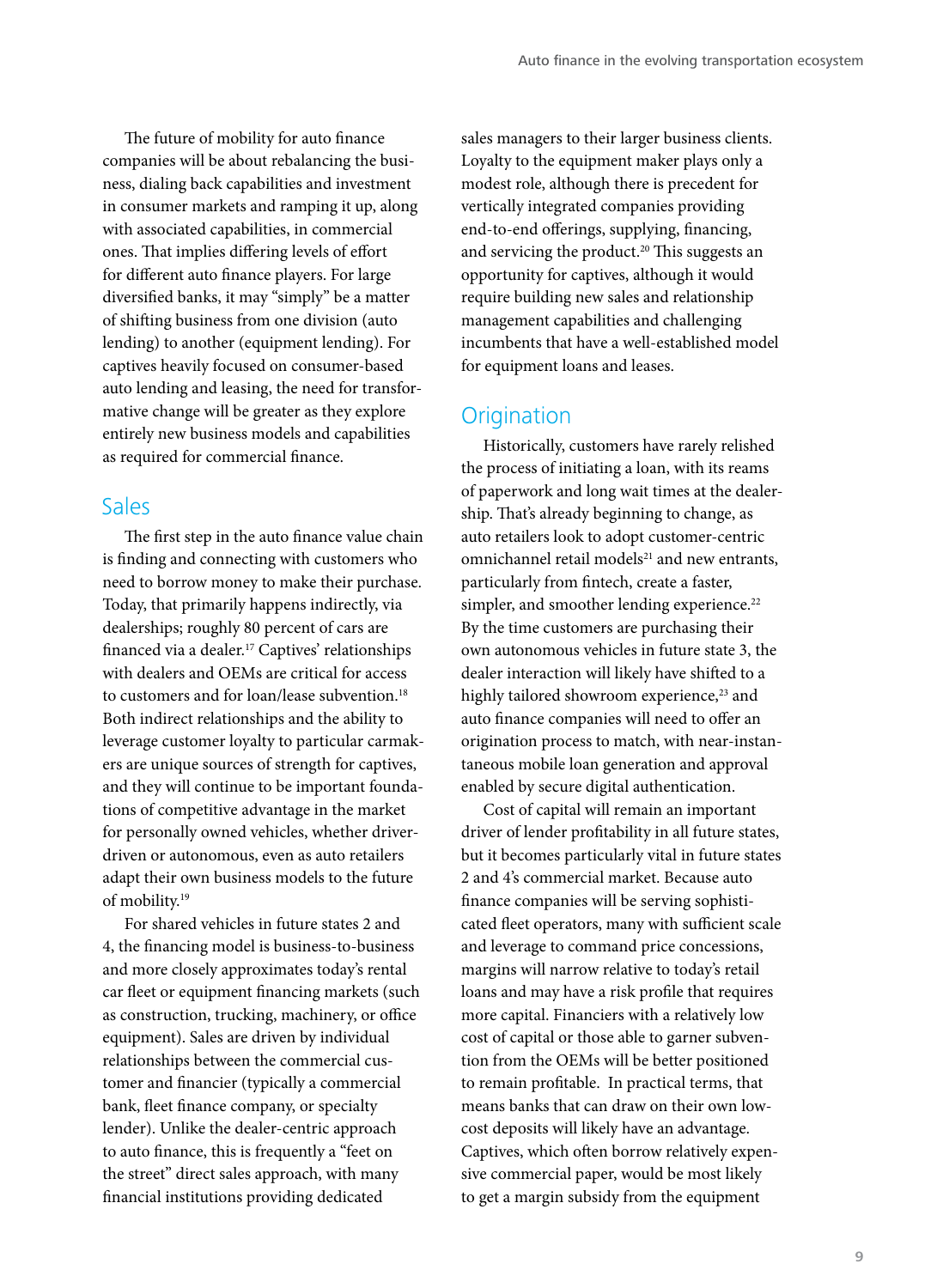manufacturer if it is necessary to maintain the demand for vehicles.<sup>24</sup> Securitization's role in supporting the cost structure and lending capacity for consumer-facing finance will continue to be critical, particularly for captives. Securitization has been uncommon in commercial lending, but as disruption from marketplace lenders and other forces change the industry, that too could change.

### **Underwriting**

In parallel with origination, determining how much to lend and the associated risk will also change in the new mobility ecosystem. Many of the established processes for assigning creditworthiness in consumer lending will remain in future states 1 and 3, but the ability to leverage the broadest sets of data and the most accurate and efficient algorithms will become more plentiful and more important. The trend of proliferating sensors generating data on everything from driving patterns to health to work habits<sup>25</sup> will continue, and auto finance companies with the most complete picture of a potential borrower will be better able to control lending risk and more accurately price their products.

Likewise, knowledge of the asset—a strength for today's captives—will continue to figure prominently in personally owned auto lending in the future. With increased connectivity, the lender's understanding of any particular vehicle will become increasingly comprehensive; it is feasible that in the near future an auto finance company could know exactly where, when, and how a car has been driven since it first rolled off the assembly line. Many of the same trends will apply to the commercial lending that will predominate in future states 2 and 4, but with the added challenge of having to evaluate complex businesses and entire fleets of vehicles. All of this will require auto finance companies to develop ever more robust data management and analysis capabilities to enhance credit models and underwriting standards.

### **Servicing**

Today there are relatively few opportunities for differentiation around loan and lease servicing for the personally owned auto market, and we anticipate that trend will continue. All of the auto finance players can collect payments from their borrowers and have an established collections process for those who are delinquent. The frequent interactions with the customer are largely automated, and financiers could do more to foster that relationship, but because indirect channels will remain the primary outlets for loan generation in future states 1 and 3, there is relatively little upside in doing so.

In future states 2 and 4, contract management and monitoring take on increasing importance. Lenders will need to keep a close tab on the condition and usage of vehicle fleets—a complex and time-consuming task. Thankfully, the data generated by connected and autonomous vehicles can make this markedly easier: Auto finance companies may be able to monitor the location and status of every vehicle on their books in real time. Of course, as in underwriting, all of that necessitates that auto finance companies build the capabilities to store, analyze, and act on the reams of data emerging from the new mobility ecosystem.

### Asset disposition

The ability to value a vehicle is a key differentiator in the contemporary auto finance market, enabling lenders to better price their products and realize greater profits. But just as smarter and more-connected vehicles will affect underwriting and servicing, the increased volume and variety of data will also erode auto finance companies' ability to differentiate based on superior asset knowledge, particularly in future state 3. As the state of the vehicle becomes more transparent and knowable in real time, residual management becomes easier—but also commoditized. What will remain important for the personally owned, consumer market is the ability to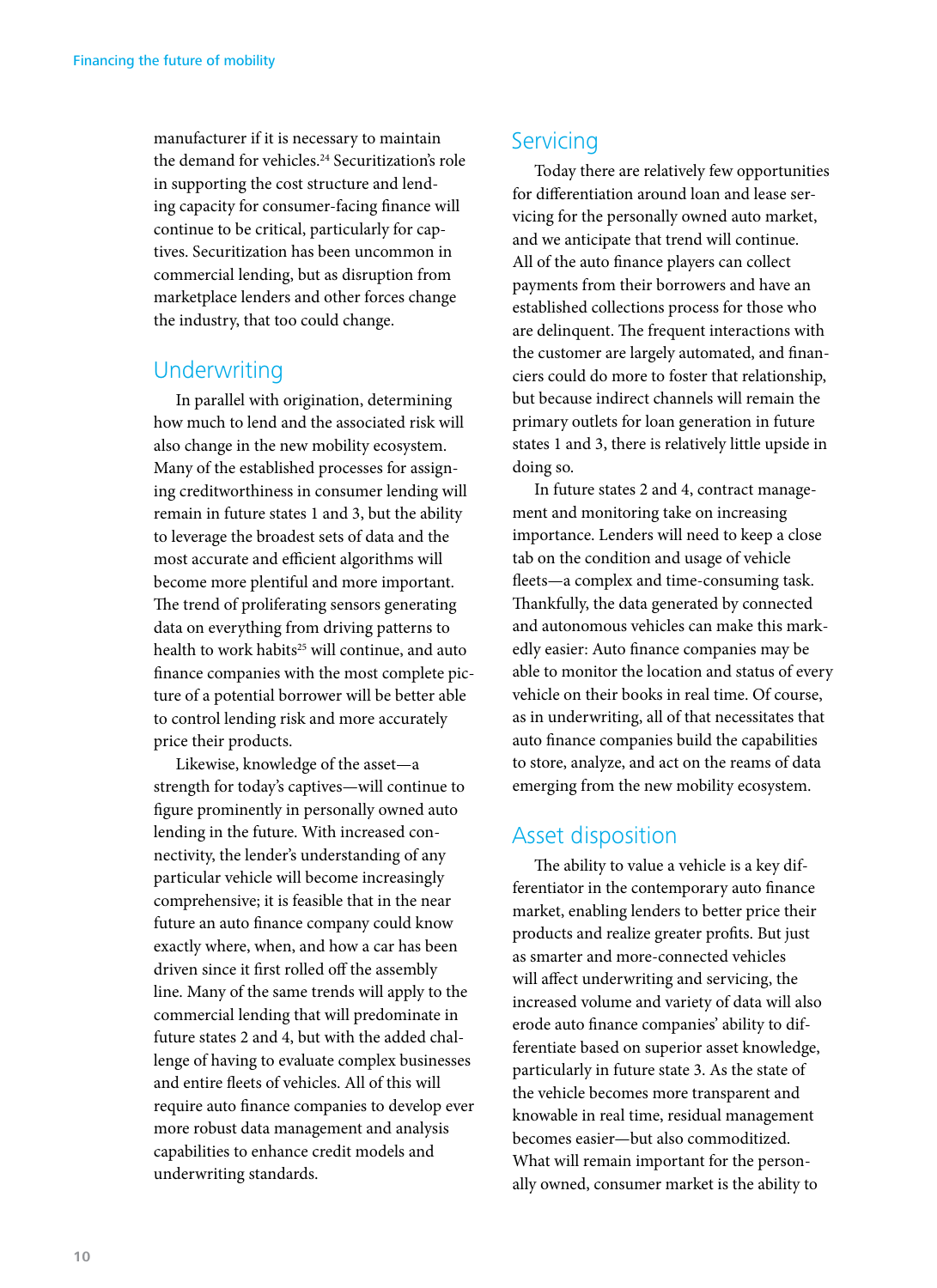dispose of assets efficiently through markets that provide clearinghouses for buyers and sellers. Here, the captives' organized outlet via dealerships will remain a competitive advantage relative to banks and other lenders.

Commercial asset disposition in future state 2 will be similar to today, with vehicles heavily depreciated and frequently sold through auctions. By contrast, future state 4 could fundamentally differ from today's used car market. The key unknown will be how to establish values for shared autonomous vehicles, which could be quite utilitarian and inexpensive. Rental fleet and lease residuals typically assume that a vehicle will have a useful life after an initial contract. But shared electric or fuel-cell powered "pods" may be little more than scrap after their initial period of service—much like a well-used taxicab today. For auto fleet financing, this could mean a lending risk model closer to asset-backed inventory

lending, which assumes a constantly replenishing stock of goods for collateral. Or, given these vehicles' modular nature, they may be kept in service through frequent replacement of electric motors on wheels and regenerative braking; battery packs can be pulled out and reused, potentially creating a larger market in reusing components.

In any scenario, the speed of technological innovation will also play a role. If key components, like batteries or sensors, quickly become obsolete, residual values will drop dramatically (but will also be easier to manage since they require shorter forecasts). Answers to these questions will become clearer as the market matures, but there will likely be a lengthy transition period in which auto finance companies have the space to make—and lose—money depending on how they choose to value shared autonomous vehicles.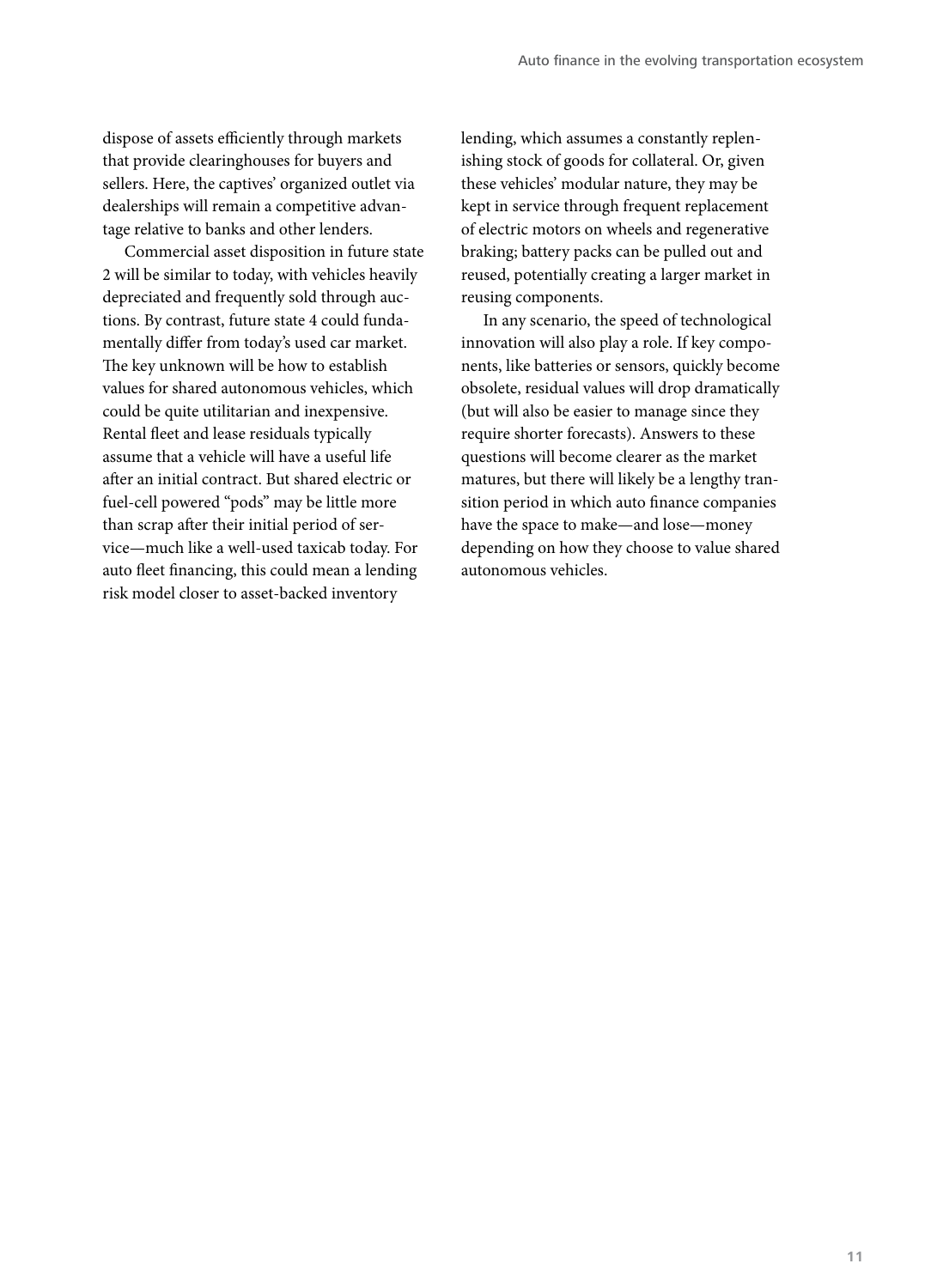## Emerging opportunities

**LIKE all transformative changes, the future of mobility will create winners and losers,** changing the core of the auto finance industry while also generating new openings. For those who decide to maintain their current business models, there will continue to be a role for traditional loans and leases made to individual consumers (future states 1 and 3), although likely at significantly lower volumes as the auto finance market shifts to put greater emphasis on commercial lending. Those already in the fleet financing space, or those willing to enter it (future states 2 and 4), have the opportunity to establish themselves in a rapidly growing market as shared mobility becomes the norm for a larger swath of the population. And there are entirely new opportunities for auto finance companies in the future of mobility—if they are agile enough to capitalize on them.

• **Payments processing.** Auto finance companies are already processing borrowers' loan payments, but as shared mobility and autonomous vehicles become more widely adopted, consumers will require the ability to rapidly and seamlessly pay for a wide range of goods and services: dynamic road pricing, information and entertainment consumed in transit, and the ride itself. The opportunity could be sizable, but auto finance companies that vie for this business are likely to face stiff competition from players with already established digital payments platforms and credit card providers, and the commercial banks that connect these platforms to customers. To overcome these handicaps, captives might consider leveraging their dealer relationships to sign

up customers for a broader, ongoing payment platform at the point of sale, although that approach will be limited to situations where vehicles remain personally owned.

- **Monetizing the "digital exhaust."** There will be significant value that can be derived from the data generated by both the vehicle and the passengers in the future of mobility. But as with payments processing, auto finance companies are likely to confront an uphill battle with automakers, autonomous operating system manufacturers, mobility management providers, telecom companies, social media platforms, content providers, and others for access and ownership of these data. Auto finance companies might consider including data access clauses into loan and lease agreements, or offering incentives for borrowers who agree to provide the lender with their data.<sup>26</sup> That data could be analyzed to optimize auto lenders' own operations, but more importantly it could be offered to third parties interested in, for example, targeted advertising.
- **Dealer modernization.** In the medium run, auto finance companies have an opportunity to finance the transformation of dealerships looking to compete in future state 3, in which the model will be much more build-to-order and dealer facilities will be more customer-friendly. They might also finance the infrastructure needed for shared autonomous vehicles in future state 4, such as storage facilities for fleets during lowdemand periods.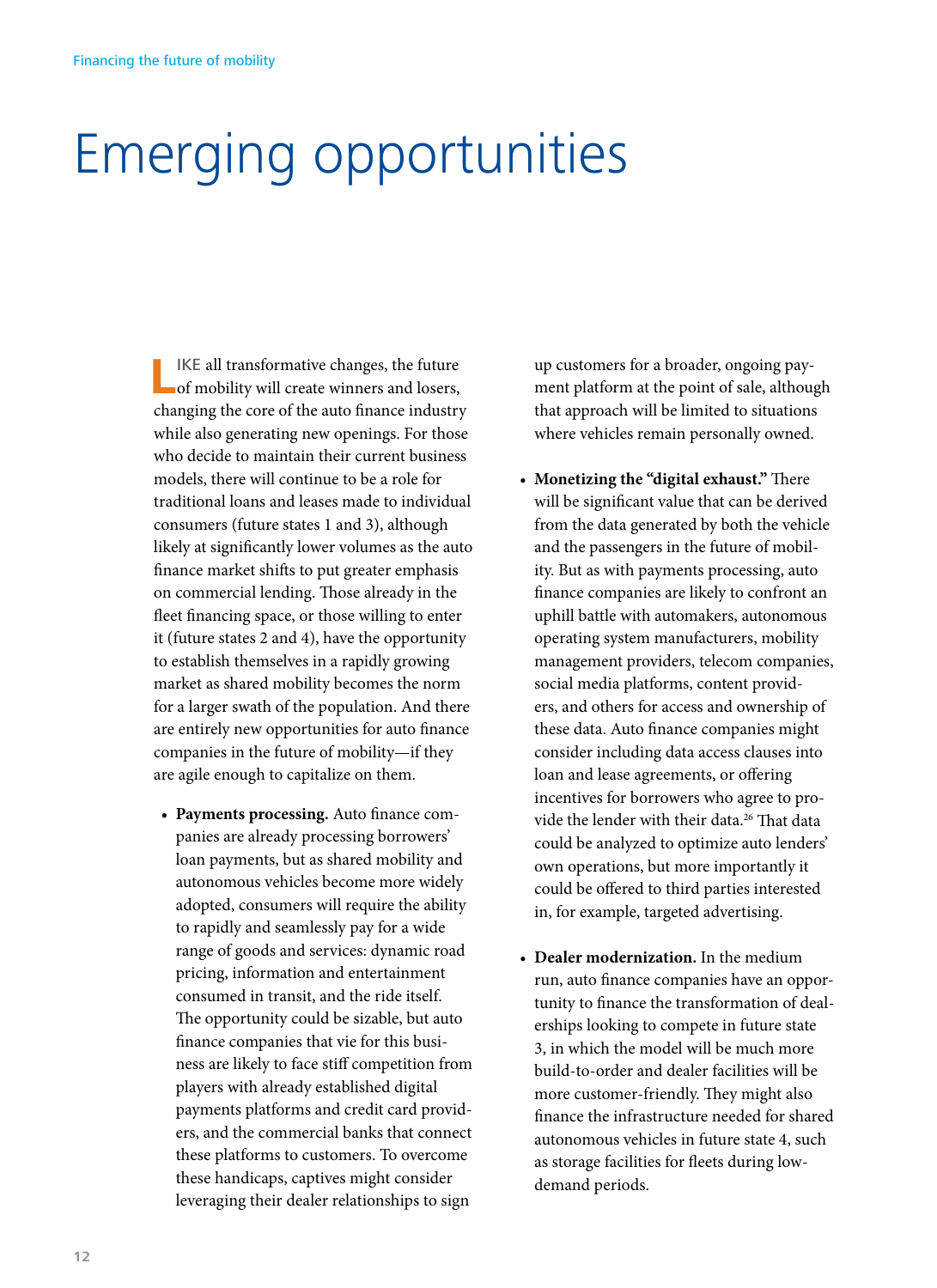## Conclusion: New levels of engagement

**HE** extended automotive industry is undergoing a profound and disruptive transformation propelling the emergence of a new mobility ecosystem. As an indispensable player in the industry, auto finance companies will also need to transform their business models to align with the new sources of growth and value creation. As with most great transformations, the future of mobility creates opportunities and challenges and will result in winners and losers. Change is likely to come more quickly than many imagine. The stakeholders in today's industry have a window of opportunity to transform and adapt, creating a sustainable and enduring advantage.

Those that achieve the expected results will engage with customers—whether consumers or businesses—on more levels and via more channels than they do today. They will deploy

capabilities, whether in-house or in collaboration with financial technology partners, to harness the diverse data that will infuse the mobility ecosystem. They will support dealers' short-term financing needs as they undergo their own transformations. And they will develop products that enable new customer experiences and mobility services.

The future of mobility is likely to change auto finance irrevocably. To be ready, companies need to begin asking themselves the hard questions today: What role do we aspire to in the mobility ecosystem? What abilities and assets do we need to succeed? How do we transform our business? In answering, companies will have taken the first step on a long, perilous, prosperous journey.

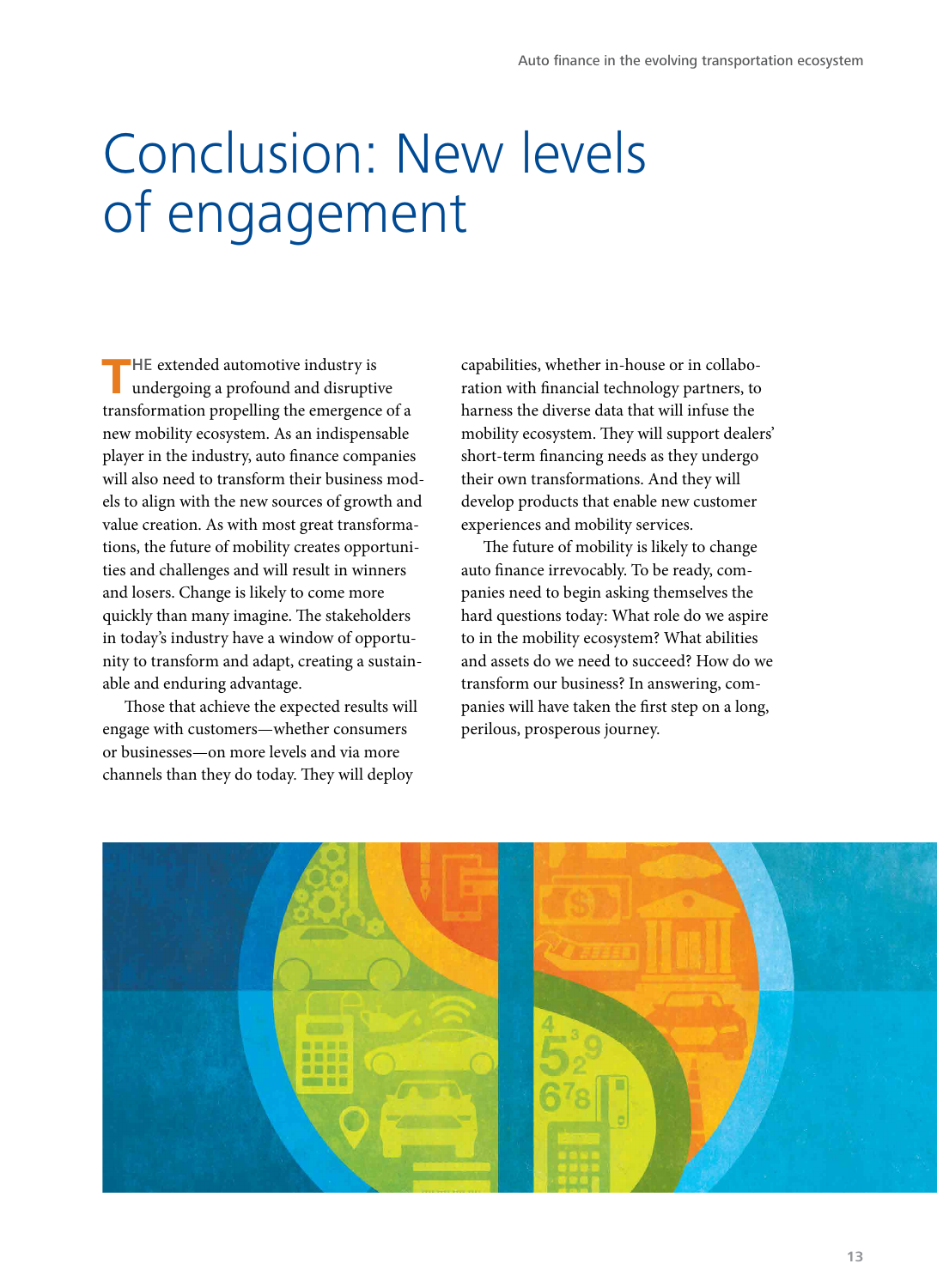## Endnotes

- 1. A full exploration of the relationships between auto finance companies and other industry stakeholders (such as automakers and dealers) is beyond the scope of this paper, but see, for example, Wilko Schulz-Mahlendorf 's working paper *Safety net or crutch? Quantifying carmaker reliance on captive finance*, November 23, 2012, www.econ.ucla.edu/ jobmarket/2012/schulz-mahlendorfpaper.pdf.
- 2. Molly Stewart, "Auto finance outstandings top record \$900 billion," *Auto Finance News*, May 13, 2015, www.autofinancenews.net/autofinance-outstandings-top-record-900-billion/; *State of the automotive finance market, fourth quarter 2015*, Experian Automotive, www. experian.com/assets/automotive/quarterlywebinars/experian-auto-2015-q4.pdf.
- 3. Experian, "Open automotive loans top \$1 trillion dollars while lease balances skyrocket," May 19, 2016, www.experianplc. com/media/news/2016/q1-2016-safmpart-1/; IBISWorld, "Key statistics," *Auto leasing, loans, and sales financing US industry report*, accessed May 23, 2016.
- 4. For convenience and unless otherwise specified, we generally use "loans" to refer to both loans and leases.
- 5. Based on Deloitte analysis. See subsequent sections and note 15 for a more detailed explanation of our approach.
- 6. See our entire *Future of Mobility* collection on DU Press at http://dupress. com/collection/future-of-mobility/.
- 7. Scott Corwin, Joe Vitale, Eamonn Kelly, and Elizabeth Cathles, *The future of mobility*, Deloitte University Press, September 24, 2015, http://dupress.com/articles/ future-of-mobility-transportation-technology/.
- 8. Ibid.
- 9. This paper focuses exclusively on how the future of mobility, in particular the rise of carsharing and ridesharing and the emergence of autonomous vehicles, will impact auto finance. Other important trends, such as new disruptive entrants, peer-to-peer and marketplace lending, shifting regulation, and the Internet of Things, will also have major implications for auto finance companies, but they are beyond this article's scope. For more on the IoT, see our collection on DU Press at http:// dupress.com/collection/internet-of-things.
- 10. Andrew Dinsdale, Philipp Willigmann, Scott Corwin, and Jeff Glueck, *The future of auto retailing: Preparing for the evolving mobility ecosystem*, Deloitte University Press, March 15, 2016, http://dupress.com/ articles/automotive-retail-industrymobility-ecosystems/?icid=hp:ft:01.
- 11. Ibid.
- 12. IBISWorld, *Fleet car leasing in the US: Market research report*, March 2015.
- 13. Corwin, Vitale, Kelly, and Cathles, *The future of mobility*.
- 14. Edmunds.com, *2015 used vehicle market report*, February 24, 2016, http://static.ed.edmundsmedia.com/unversioned/img/industry-center/ analysis/2015-used-market-report-new.pdf; Experian, "Majority of consumers rely on financing as loan amounts for new vehicles skyrocket to reach another all-time high," March 4, 2015, www.experianplc.com/ media/news/2015/q4-2014-safm-part-2/.
- 15. To estimate future total vehicle sales, we used data on current passenger miles for urban, suburban, and rural areas and applied a population growth factor and assumptions about the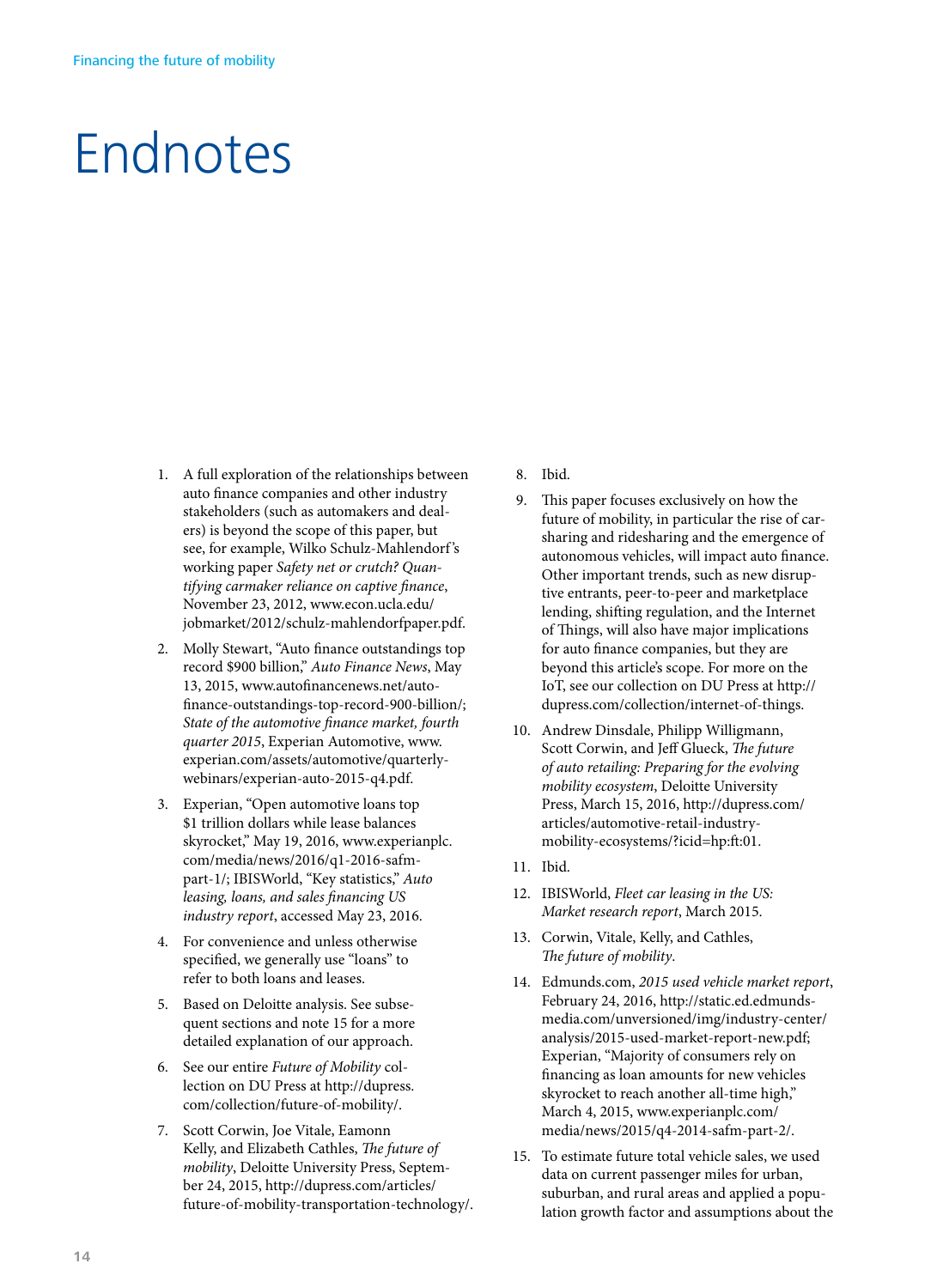timing and speed of shared mobility adoption and autonomous vehicles' availability and adoption based on historical adoption rates of other technologies and consensus views of the vehicles' commercial availability. To calculate auto finance in the new mobility ecosystem, we applied current breakdowns of the percentage of new and used vehicles financed to the future states, adjusting for assumed changes in vehicle life and price. Estimates should be considered preliminary and directional only. We plan on publishing a more fulsome description of our modeling efforts via Deloitte University Press.

- 16. Ibid.
- 17. Jim Henry, "Go ahead, get a prearranged auto loan, dealerships say they like a challenge," *Forbes*, February 28, 2014, www. forbes.com/sites/jimhenry/2014/02/28/ go-ahead-get-a-prearranged-auto-loandealerships-say-they-like-a-challenge/.
- 18. *Subvention* refers to manufacturersubsidized loans or leases.
- 19. Dinsdale, Willigmann, Corwin, and Glueck, *The future of auto retailing*.
- 20. See, for example, Xerox, "Xerox finance," www.xerox.com/about-xerox/financing/ enie.html, accessed May 2, 2016.
- 21. Andrew Dinsdale, Philipp Willigmann, and Jeff Glueck, *The foundation of future automotive retail: Omni-channel customer engagement*, Deloitte.com, February 2016, www2.deloitte. com/us/en/pages/manufacturing/articles/ foundation-of-future-automotive-retailomni-channel-customer-engagement.html.
- 22. Arjan Schutte, "Disrupting auto finance," *Forbes*, October 31, 2014, www.forbes. com/sites/arjanschutte/2014/10/31/ disrupting-auto-finance/#324e19745fff.
- 23. Dinsdale, Willigmann, Corwin, and Glueck, *The future of auto retailing*.
- 24. Anecdotally, see John D. Stoll, "GM has high hopes for its finance unit," *Wall Street Journal*, February 1, 2015, www. wsj.com/articles/gm-has-high-hopesfor-its-finance-unit-1422839742.
- 25. For more on these technologies and their implications, see Deloitte's IoT research at http:// dupress.com/collection/internet-of-things/.
- 26. For more on this opportunity, see John Hagel, *Navigating a shifting landscape: Capturing value in the evolving mobility ecosystem*, Deloitte University Press, January 7, 2016, http:// dupress.com/articles/future-transportationtechnology-mobility-ecosystems/.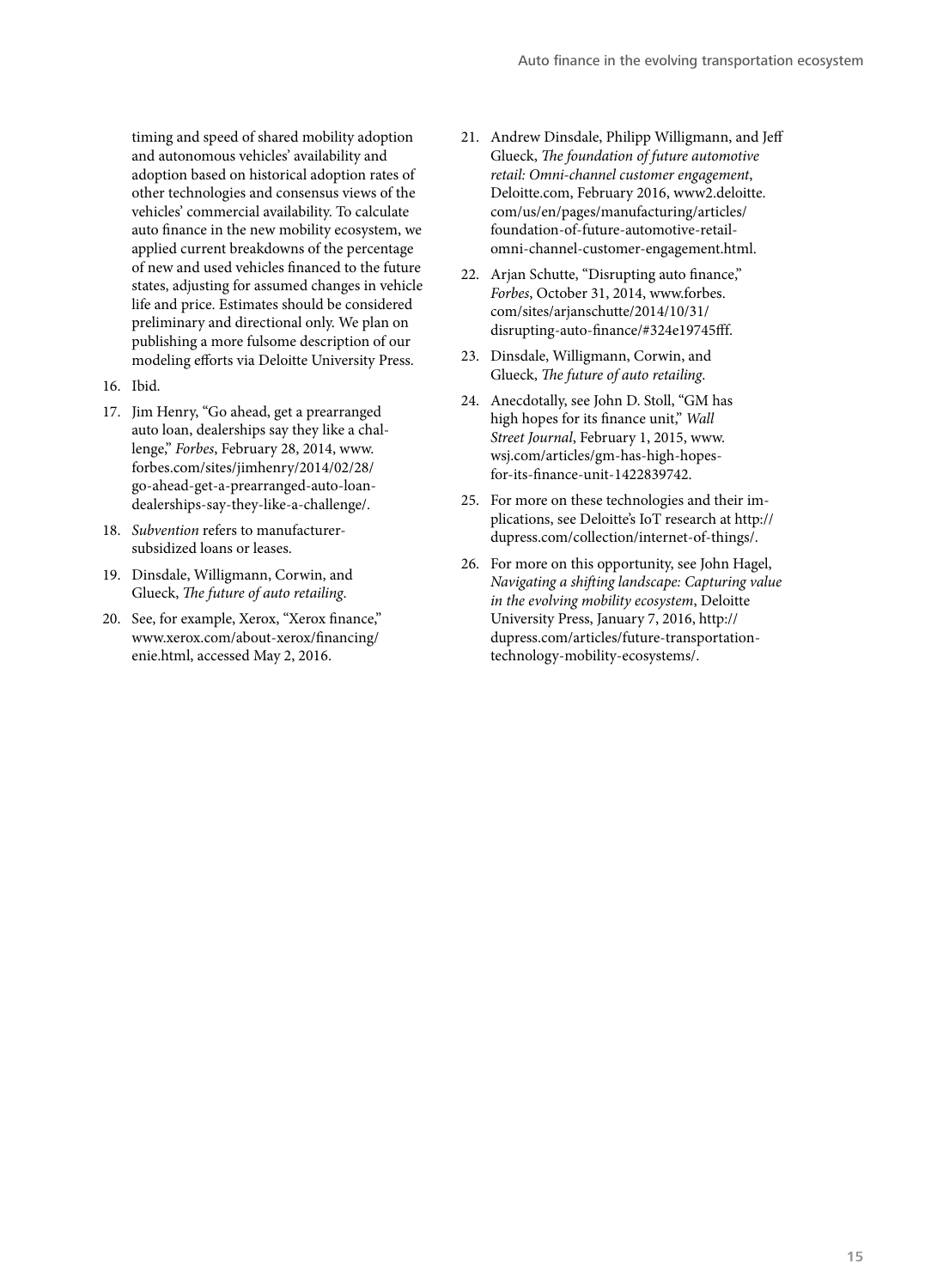## **Contacts**

**Karthi Pillay** Africa Automotive Leader kpillay@deloitte.co.za +27 11 806 5173

**Adheesh Ori** Africa Automotive Chief of Sta aori@deloitte.co.za +27 11 517 4707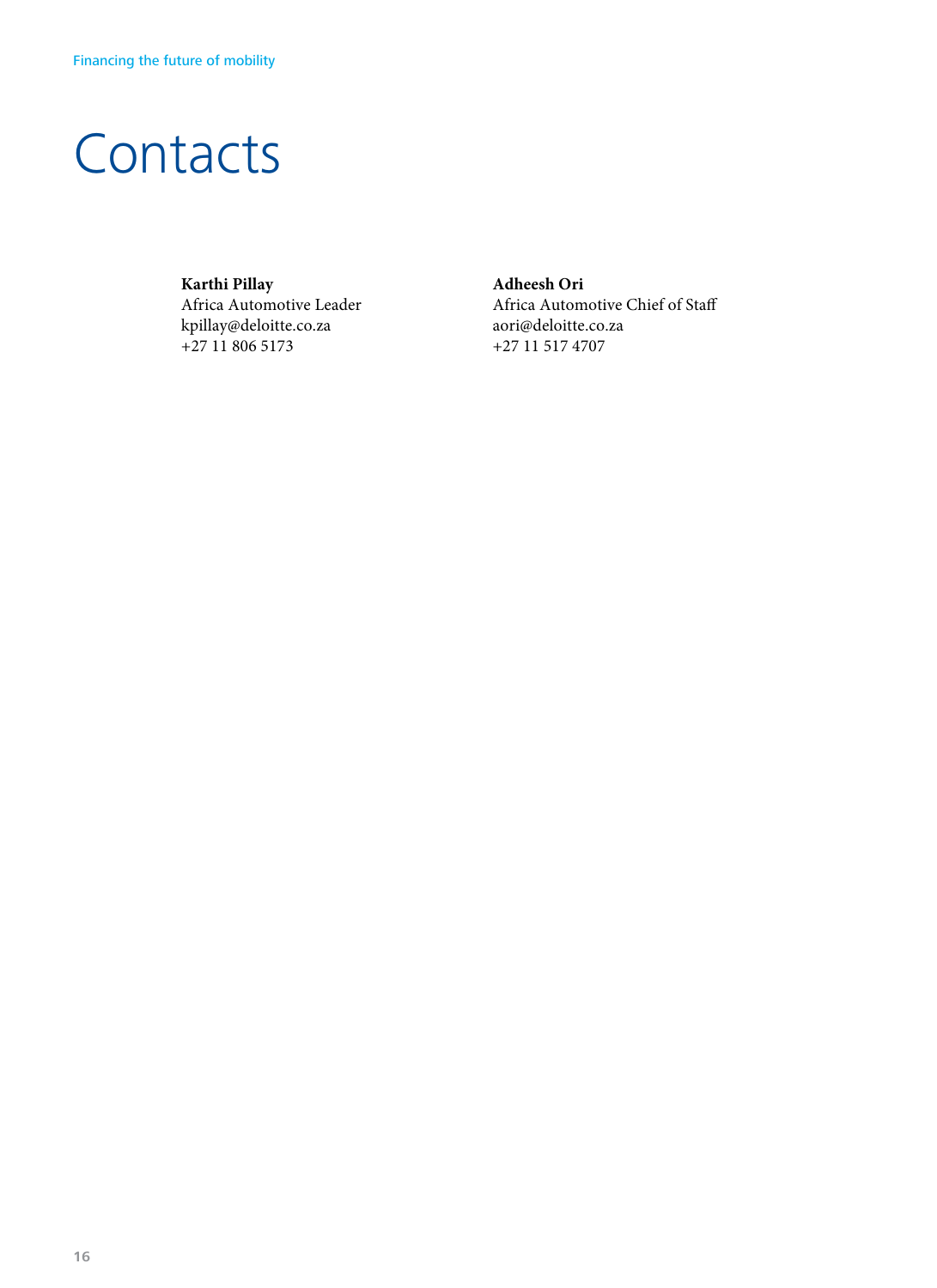## Acknowledgements

The authors would like to thank **Elizabeth Berkey Cathles**, **Bruce Brown**, **Jason Coffman**, **Scott Corwin**, **Bart del Cimmuto**, **Nick Jameson**, **Ann Kenyon**, **Elizabeth Kong**, **Jack Leach**, **Derek Pankratz**, **Gregor Schueler**, **Andy Sussman**, and **Mike Weber** for their contributions to the creation of this paper, as well as **Matthew Budman** for his editorial assistance.